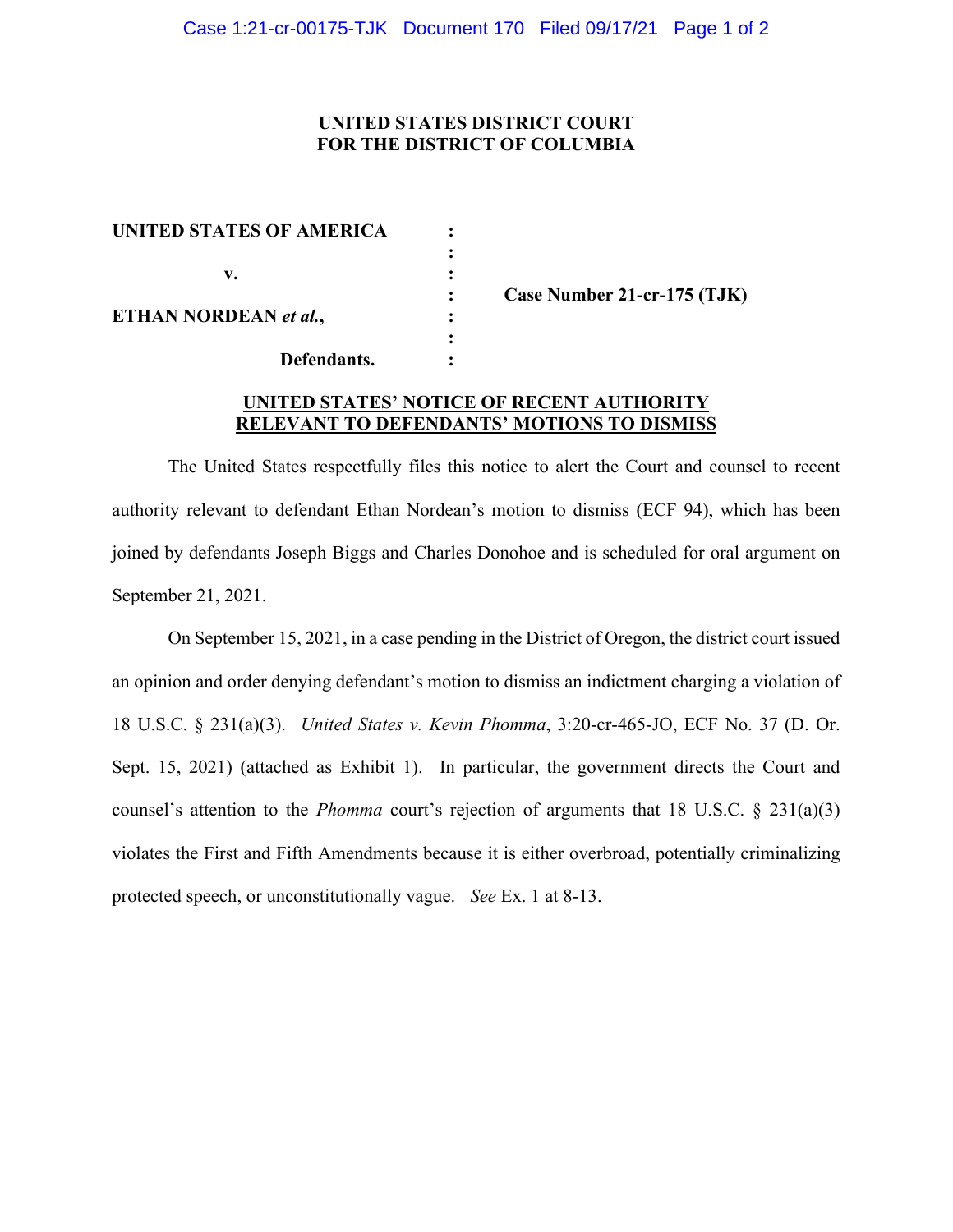Respectfully submitted,

CHANNING D. PHILLIPS Acting United States Attorney DC Bar No. 415793

 By: */s/ Luke M. Jones* LUKE M. JONES VA Bar No. 75053 JASON B.A. MCCULLOUGH D.C. Bar No. 998006; NY Bar No. 4544953 Assistant United States Attorneys 555 4th Street, N.W. Washington, D.C. 20530 (202) 252**-**7066 Luke.Jones@usdoj.gov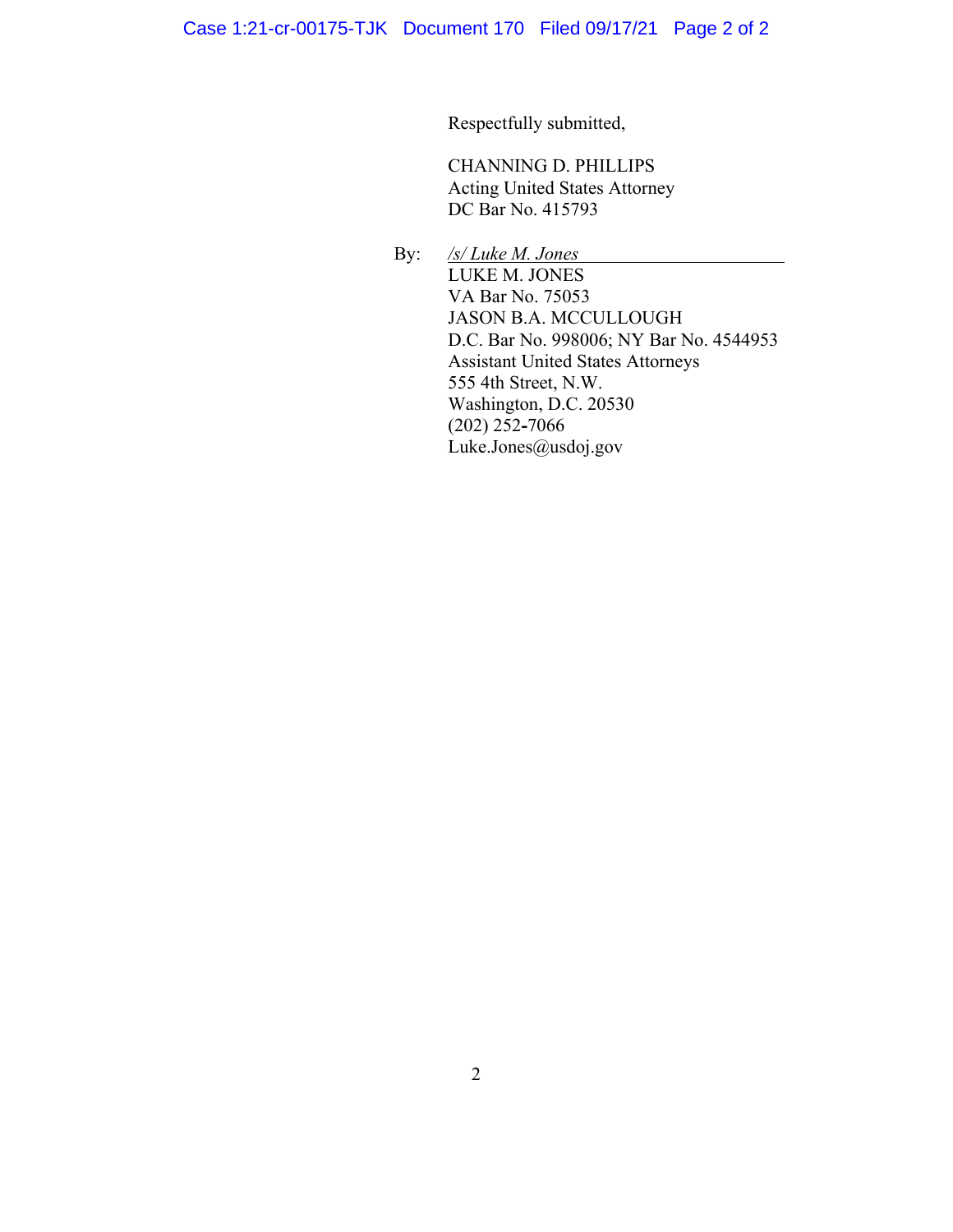# IN THE UNITED STATES DISTRICT COURT FOR THE DISTRICT OF OREGON PORTLAND DIVISION

| UNITED STATES OF AMERICA, |            |  |
|---------------------------|------------|--|
|                           |            |  |
|                           | Plaintiff, |  |
|                           |            |  |
| V.                        |            |  |
|                           |            |  |
| KEVIN PHOMMA,             |            |  |
|                           |            |  |
|                           |            |  |
|                           | Defendant. |  |

No. 3:20-cr-00465-JO

**OPINION AND ORDER** 

Defendant Kevin Phonnna is charged with committing civil disorder in violation of 18 U.S.C. § 231(a)(3) by obstructing, impeding, and interfering with law enforcement officers on August 26, 2020, during a protest at the Innnigration and Customs Enforcement (ICE) building on Macadam Avenue in Portland. Defendant now moves to dismiss the indictment, contending that§ 23 l(a)(3) violates the Commerce Clause, the First Amendment, and the Fifth Amendment. Defendant also contends that the indictment does not give him the notice required by the Fifth Amendment. For the following reasons, I deny Defendant's Motion to Dismiss.

# **BACKGROUND**

The indictment charges Defendant with violating  $\S 231(a)(3)$ , which is part of the Civil Obedience Act of 1968. The indictment alleges: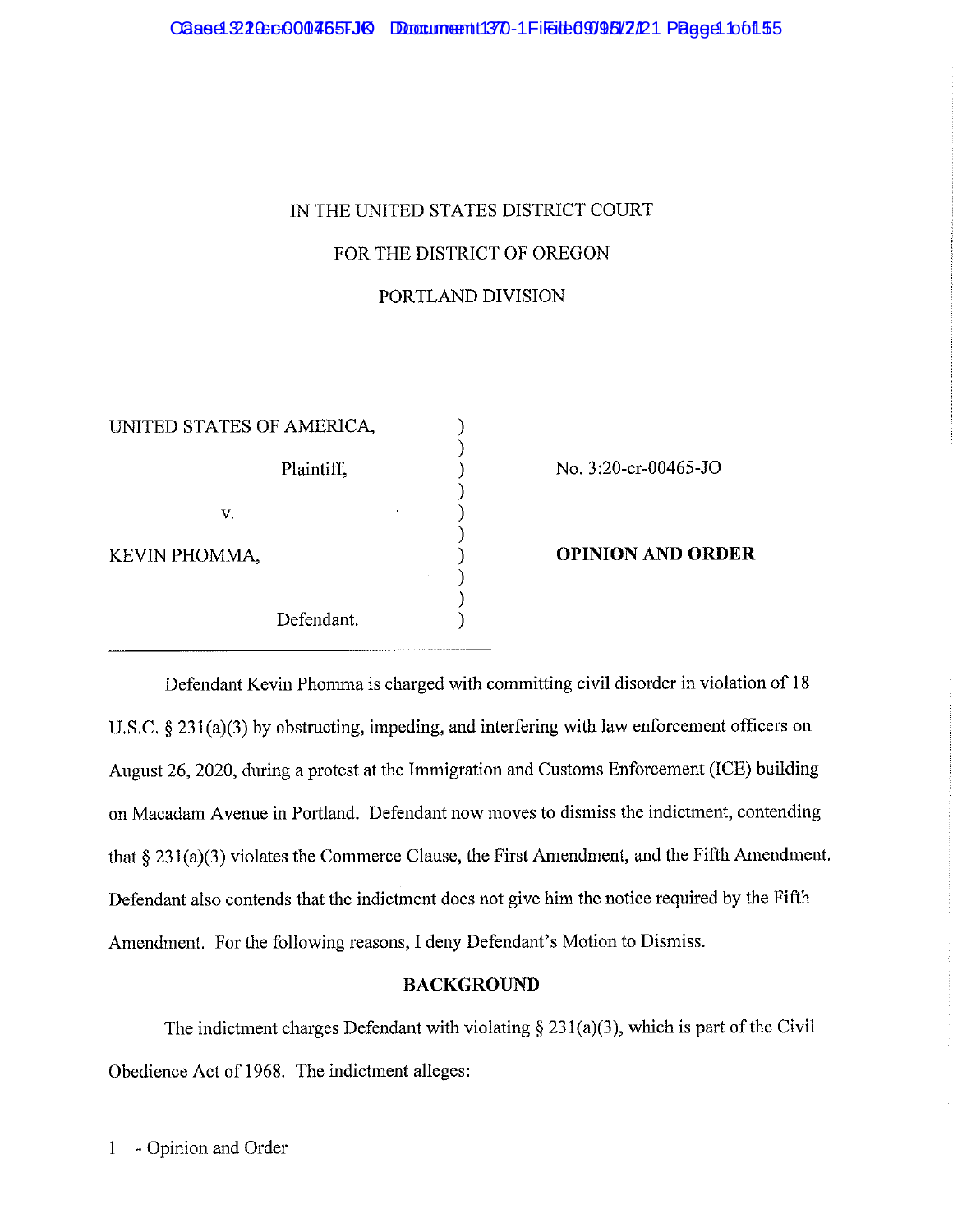On or about August 26, 2020, in the District of Oregon, during a civil disorder, defendant KEVIN PHOMMA, knowingly committed a violent act for the intended purpose of obstructing, impeding and interfering with law enforcement officers who were lawfully engaged in the lawful performance of their official duties incident to and during the commission of a civil disorder, and that such civil disorder in any way or degree obstructed, delayed and adversely affected commerce and the movement of any article or commodity in commerce ....

Indictment, ECF No. 9. The affidavit supporting the criminal complaint against Defendant contains detailed allegations about Defendant's conduct and the circumstances of his arrest. ECF Nos. 1 (Complaint) and 2 (supporting affidavit).

The parties have submitted additional background information about the charge against Defendant. Defendant states in his Motion to Dismiss that on August 26, 2020, he "was involved in the protest against racial injustice at the Immigration and Customs Enforcement (ICE) building located at 4310 S.W. Macadam Avenue, Portland." ECF No. 18, at 18. Defendant states that Portland Police officers arrested him at the protest "and charged him with misdemeanor offenses alleging Interfering with a Peace Officer, Disorderly Conduct, Harassment, and Use of Pepper Spray." *Id.* Defendant also states that an indictment against him in Multnomah County Circuit Court alleges "Assaulting a Public Safety Officer, Unlawful Use of Deleterious Agent in the First Degree (three counts), Riot, Interfering with a Peace, Parole or Probation Officer, and Disorderly Conduct in the Second Degree." *Id.* The state charges against Defendant, which are based on "the same conduct as alleged in the federal indictment," are pending. Def.'s Unopposed Mot. Continue Trial 1, ECF No. 35.

According to the government, on the night of August 26, Defendant "sprayed several Potiland Police Officers with bear spray. The officers were wearing gas masks, but one officer noted that his neck and arms 'started to burn.' When he and the others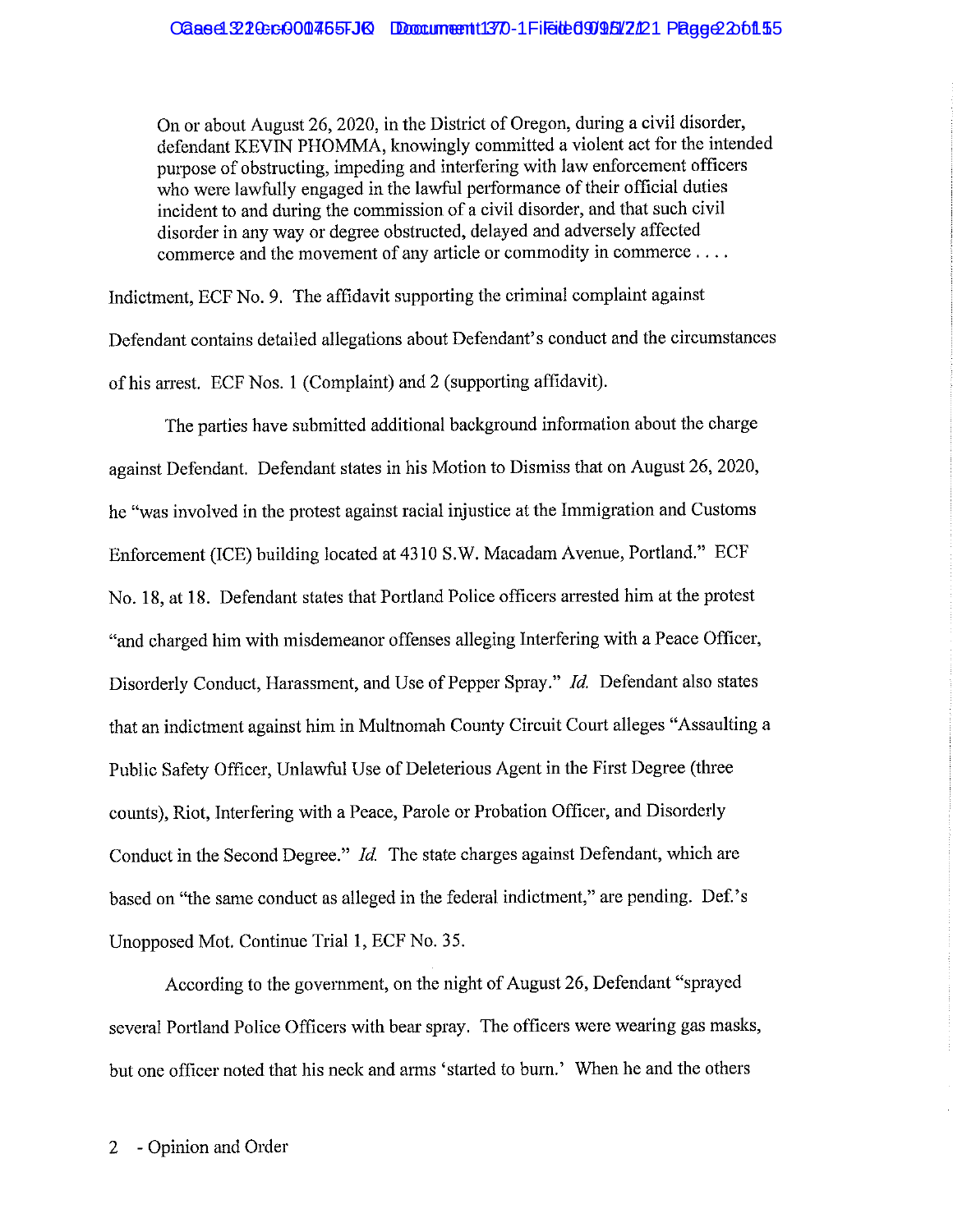#### Cased 320-cr000455-JQ Document 1370-1 Filed 090812121 Page 33 of 15

removed their gas masks, their faces felt the same burning sensation." Gov't Resp. 5, ECF No. 24. The government states that "protesters filled the street, making passage by cars or delivety vehicles impossible." Gov't Resp. 5-6.

## **LEGAL STANDARD**

This court is "bound by the four corners of the indictment" when "ruling on a pre-trial motion to dismiss an indictment for failure to state an offense." *United States v. Boren,* 278 F.3d 911, 914 (9th Cir. 2002). The court "must accept the truth of the allegations in the indictment in analyzing whether a cognizable offense has been charged." *Id.* A motion to dismiss the indictment is not "a device for a summary trial of the evidence." *Id.* The court may resolve a motion to dismiss an indictment before trial "if it involves questions of law rather than fact." *United States v. Shortt Accountancy Corp.,* 785 F.2d 1448, 1452 (9th Cir. 1986).

#### **DISCUSSION**

# **I. Defendant's Constitutional Challenges to the Civil Disorder Statute**

Section  $231(a)(3)$  provides,

Whoever commits or attempts to commit any act to obstruct, impede, or interfere with any fireman or law enforcement officer lawfully engaged in the lawful performance of his official duties incident to and during the commission of a civil disorder which in any way or degree obstructs, delays, or adversely affects commerce or the movement of any article or commodity in commerce or performance of any federally protected function--

Shall be fined under this title or imprisoned not more than five years, or both.

The statute defines "civil disorder" as "any public disturbance involving acts of violence by

assemblages of three or more persons, which causes an immediate danger of or results in damage

or injury to the property or person of any other individual." 18 U.S.C. § 232(1).

The parties have not cited, and I have not found, a Ninth Circuit decision construing  $\S$ 

23l(a)(3). *Cf Nat'l Mobilization Comm. to End the War in Viet Nam v. Foran,* 41 IF.2d 934,

3 - Opinion and Order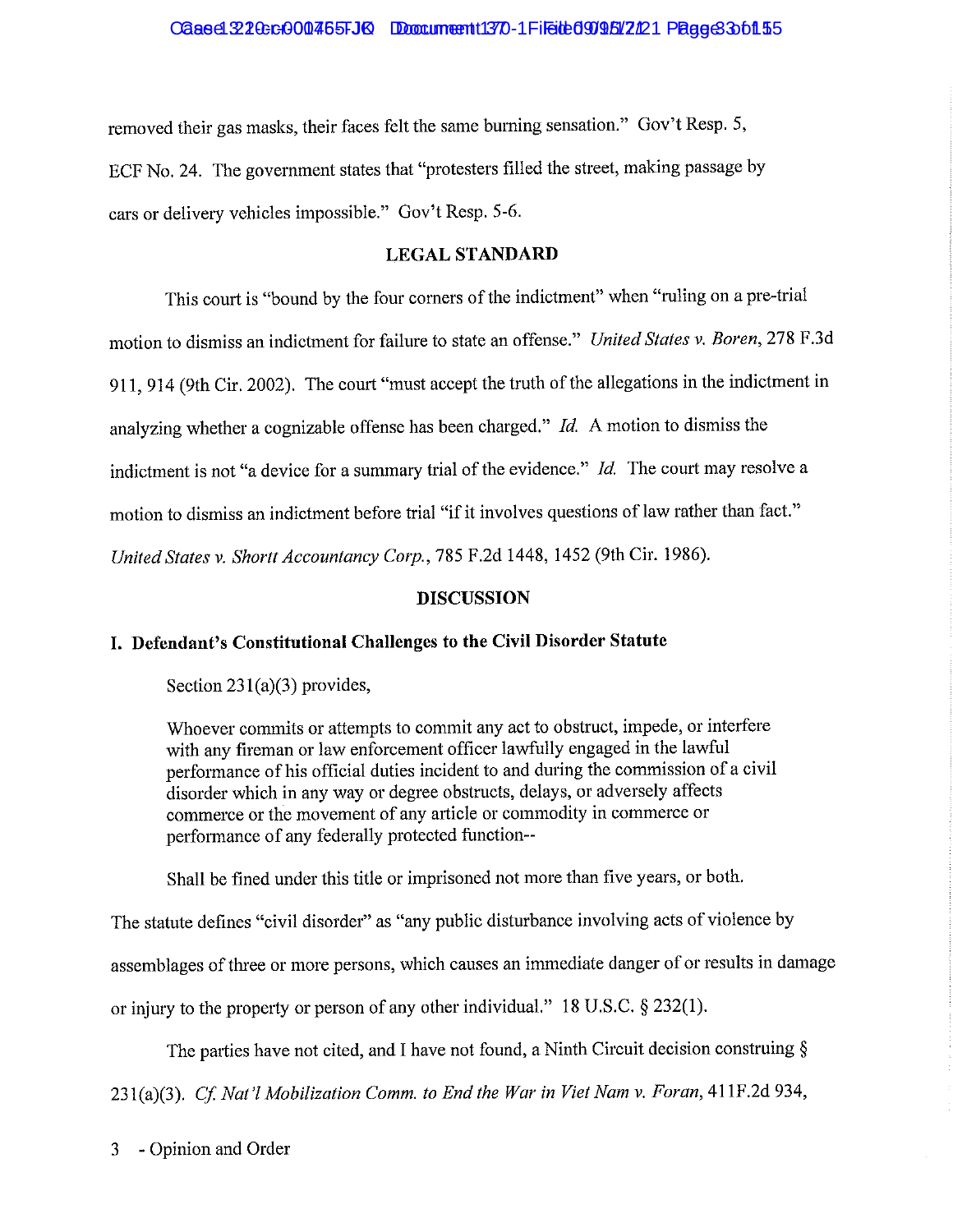## Cased 3210:c000465FJ6 Document 1370-1 Filed 09095 2121 Page 4 4 of 155

937 (7th Cir. 1969); *United States v. Casper,* 541 F.2d 1275, 1276 (8th Cir. 1976); *United States v. Mechanic,* 454 F.2d 849,854 (8th Cir. 1971). Recently, several district courts have addressed challenges to the statute similar to those raised by Defendant here, including *United States v. Rupert,* No. 20-cr-104 (NEB/TNL), 2021 WL 1341632, at \*16-\*20 (D. Minn. Jan. 6, 2021) (Report & Recommendation), *adopted,* 2021 WL 942101 (D. Minn. Mar. 12, 2021); *United States v. Pugh, No.* 1:20-cr-73-TFM, slip op. (S.D. Ala. May 13, 2021) (copy submitted by the government here); *United States v. Wood,* No. 20-cr-56 MN, 2021 WL 3048448 (D. Del. July 20, 2021); and *United States v. Howard,* No. 21-cr-28-pp, 2021 WL 3856290 (E.D. Wis. Aug. 30, 2021 ). I have found these recent district court decisions helpful in resolving the issues here.

#### **A. Commerce Clause**

The Commerce Clause provides that "Congress shall have Power ... [t]o regulate Commerce . . . among the several States." U.S. Const. art. I, § 8, cl. 3. Defendant argues that § 231(a)(3) exceeds Congress's authority under the Commerce Clause and intrudes into the States' role in law enforcement because the statute applies to purely local conduct and requires only an attenuated connection to interstate commerce. The government responds that the statute is within Congress's Commerce Clause authority to protect the flow of interstate commerce from improper interference caused by a civil disorder.

Defendant cites two Supreme Comt decisions that struck down federal statutes for regulating non-economic activity unconnected to interstate commerce: *United States v. Morrison,* 529 U.S. 598 (2000), which struck down portions of the Violence Against Women Act; and *United States v. Lopez,* 514 U.S. 549 (1995), which struck down the Gun-Free School Zones Act prohibiting firearm possession in school zones. *Lopez* outlined three categories of activity that Congress may regulate under the Commerce Clause: (1) channels of interstate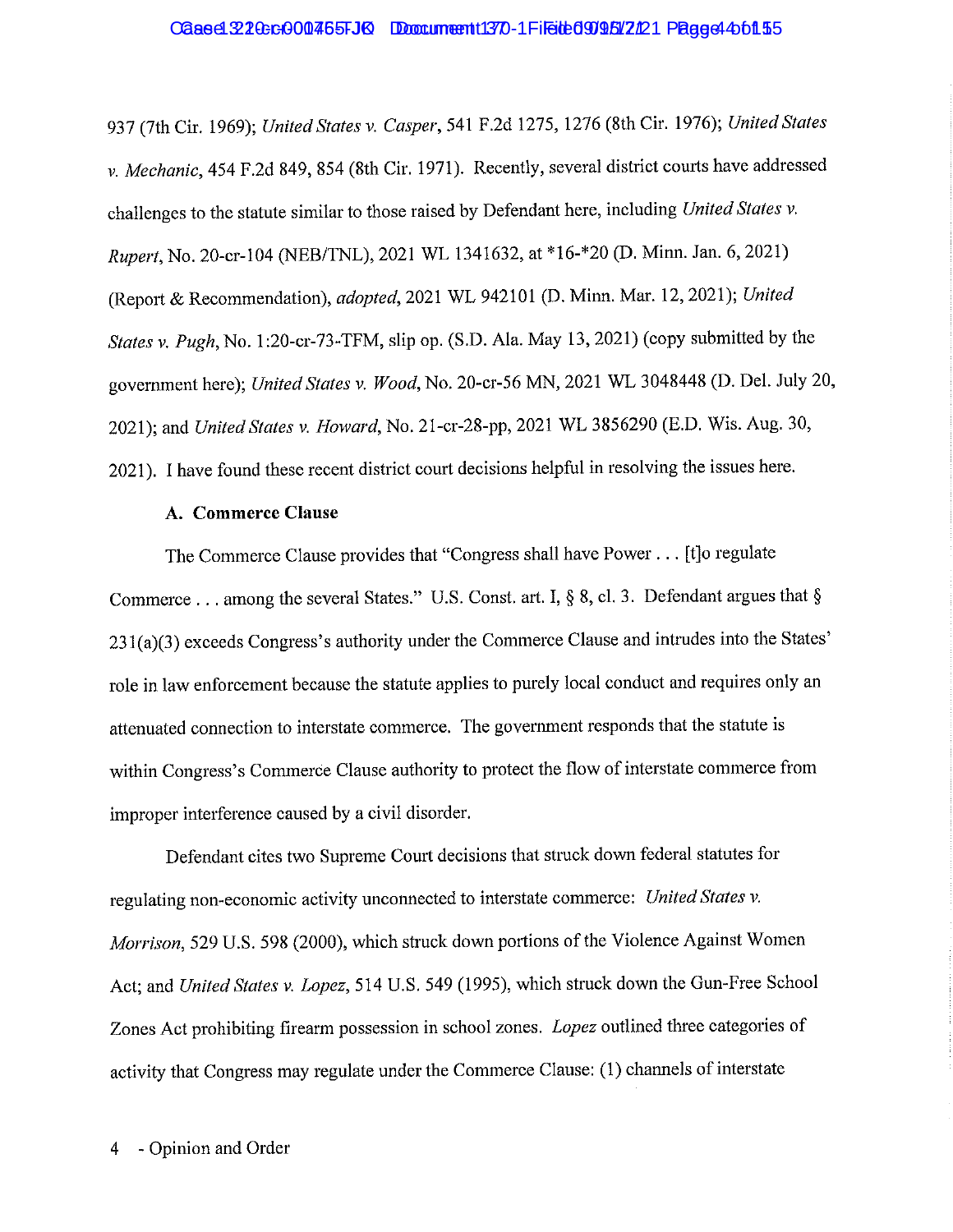#### Cased 220cc000465FJK Document 1370-1 Filed 0995 2121 Page 55 of 15

commerce; (2) instrumentalities of interstate commerce, or persons or things in interstate commerce; and (3) activities that substantially affect interstate commerce. *Lopez,* 514 U.S. at 558-59. Here, I focus on the third category, activities that substantially affect interstate commerce. The Court in *Morrison* identified four factors to consider when determining whether a regulated activity substantially affects interstate commerce: (1) whether Congress made findings regarding the regulated activity's impact on interstate commerce; (2) whether the statute contains an "express jurisdictional element" that limits its reach; (3) whether the regulated activity is commercial or economic in nature; and (4) whether the link between the prohibited activity and the effect on interstate commerce is attenuated. *Morrison,* 529 U.S. at 610-12.

I conclude that  $\S 231(a)(3)$  is within Congress's Commerce Clause authority because the statute includes an express jurisdictional element, requiring that the defendant's obstruction or interference with a law enforcement officer or firefighter must occur "during the commission of a civil disorder which in any way or degree obstructs, delays, or adversely affects commerce." 18 U.S.C. § 231 (a)(3). The Ninth Circuit has upheld statutes that contain similar jurisdictional elements. For example, the court upheld an amended statute banning guns in school zones because the amended version required that the firearm had traveled in interstate commerce. *United States v. Dorsey,* 418 F.3d 1038, 1045-46 (9th Cir. 2005), *abrogated on other grounds, Arizona v. Gant,* 556 U.S. 332 (2009). "This new version of§ 922(q) resolves the shortcomings that the *Lopez* Court found in the prior version of this statute because it incorporates a 'jurisdictional element which would ensure, through case-by-case inquiry, that the firearm possession in question affects interstate commerce.' This jurisdictional element saves  $\S 922(q)$ from the infirmity that defeated it in *Lopez." Dorsey,* 418 F.3d at 1046 (quoting *Lopez,* 514 U.S. at 561).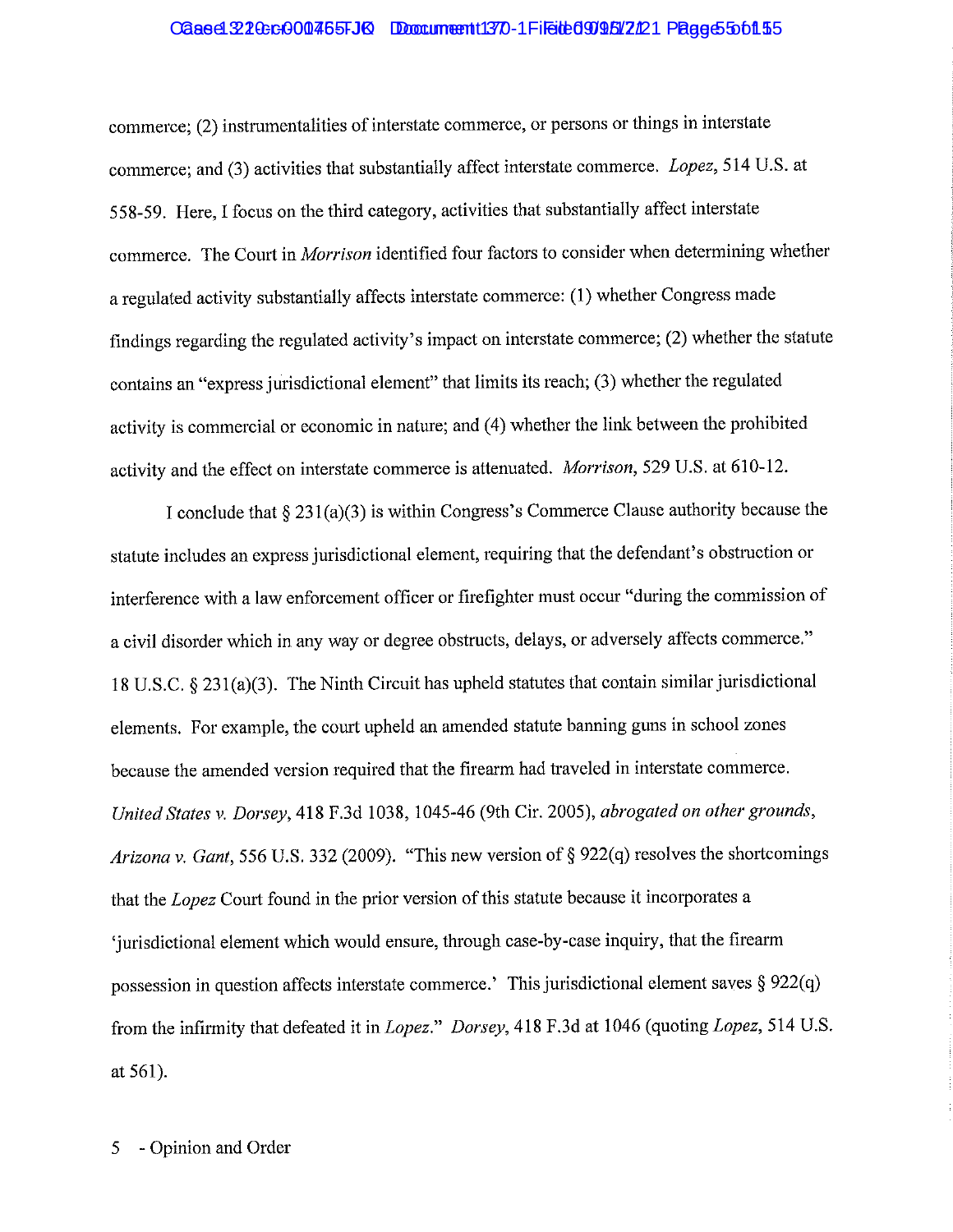#### Cased 220cc000465FJK Document 1370-1 Filed 099522221 Page 6 6 01 55

Here, Defendant has not cited any decision that struck down a statute on Commerce Clause grounds when the statute contained an express jurisdictional element linking the prohibited conduct to interstate commerce. *See Wood,* 2021 WL 3048448, at \*6 (the defendant "failed to cite any case in which a statute with an explicit jurisdictional hook was invalidated based on the Commerce Clause, nor has this Court found one in its own independent research"); *Pugh,* at \*9 ("courts have held that despite *Lopez* and *Morrison,* the Government need only show a minimal effect on interstate commerce when the statute contains an explicit jurisdictional element"). Turning specifically to § 231 (a)(3), the court in *Howard* held "[p ]roof that the underlying civil disturbance affected interstate commerce is a sufficient jurisdictional hook for Congress to proscribe conduct that stands to exacerbate or aggravate such disorder." 2021 WL 3856290, at \*10 (quoting magistrate judge's Report and Recommendation). The court in *Wood*  explained that that the jurisdictional element of  $\S 231(a)(3)$  limited the statute's reach by requiring that the government prove (1) a civil disorder that affects commerce; (2) law enforcement officers who are lawfully performing their duties incident to or during the civil disorder; and (3) the defendant commits or attempts to commit "an act to obstruct, impede of interfere with the performance of those duties." 2021 WL 3048448, at \*6; *see also Pugh,* at 9-10 (addressing Commerce Clause issue). I agree with *Wood* and *Howard* that§ 23 l(a)(3) does not exceed Congress's power under the Commerce Clause because of the explicit jurisdictional link to civil disorders that affect commerce.

Defendant argues that  $\S 231(a)(3)$  effectively "criminalizes 'any act' that interferes with a state officer, incident to a disturbance involving three or more people, that 'in any way or degree' affects commerce," therefore addressing "a quintessentially local crime." Def.'s Reply 14, ECF No. 28. As the government acknowledges, the statutory jurisdictional element must be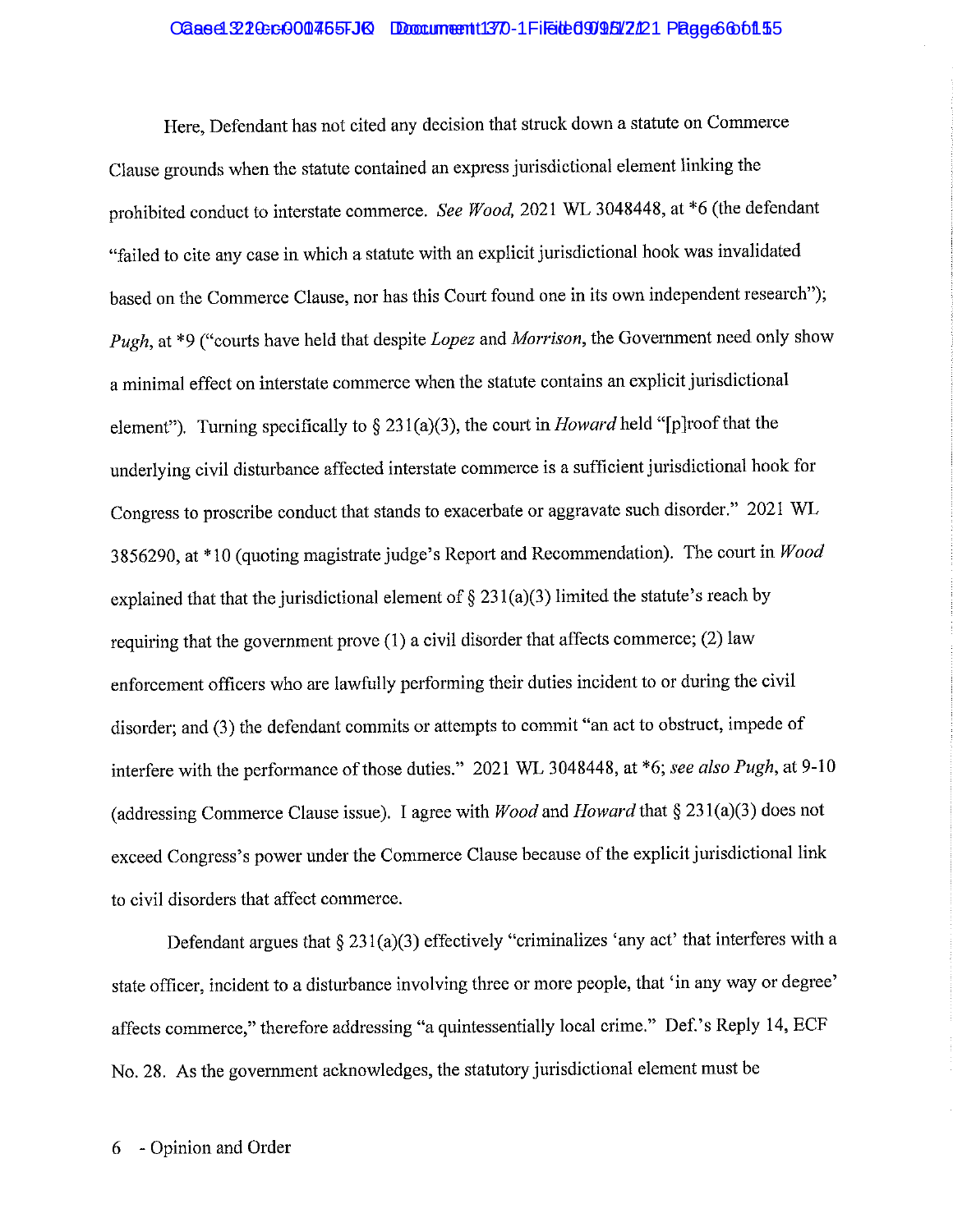#### Caaed 220cc000465FJQ Document 1370-1 Filed 0905/2121 Page 37 of 155

substantive and not included just to ward off Commerce Clause challenges. Gov't Resp. 10

(citing *United States v. Alderman,* 565 F.3d 641,648 (9th Cir. 2009)). Here,§ 23 l(a)(3)'s

jurisdictional element is valid because it limits the statute's application to conduct occurring

during civil disturbances that affect interstate commerce, such as by blocking streets or

preventing use of commercial or government buildings for extended periods of time.

Defendant argues that  $\S 231(a)(3)$  "criminalizes obstruction, interference, and impeding

state officers, with no direct connection to commerce or economic activity." Def. 's Mot. Dis. 13.

In *Howard,* the court addressed a similar argument:

A defendant may be convicted of violating the statute only if the civil disorder during which the law enforcement officers are lawfully perfonning their lawful duties obstructs, delays or affects interstate commerce. [ As the magistrate judge] implied, this means that the officers are, among other things, attempting to quell an interference with interstate commerce. When a person deliberately commits some act to obstruct, impede or interfere with those officers, that person is impacting interstate commerce. That person is trying to prevent, or is preventing, the officer from performing duties which include the protection of interstate commerce. The person may not know that that is what he is doing, any more than a defendant who commits a Hobbs Act robbery knows that he is interfering with interstate commerce, or a felon who possesses a gun that previously has traveled in interstate commerce knows that he is committing a federal offense. But the person's act of attempting to obstruct or obstructing the law enforcement officer does impact interstate commerce, by preventing the officer from protecting interstate commerce.

2021 WL 3856290, at\* 10. As the government argues, "an individual can be charged under Section  $213(a)(3)$  only if he or she impedes or attempts to impede police or firefighters--the very public safety professionals charged with containing, mitigating, and ultimately ending the public disturbance, and thereby restoring the channels and instrumentalities of interstate commerce." Gov't Resp. 10. I conclude that  $\S 231(a)(3)$  does not exceed Congress's power under the Commerce Clause because of the explicit jurisdictional link to civil disorders that affect

interstate commerce.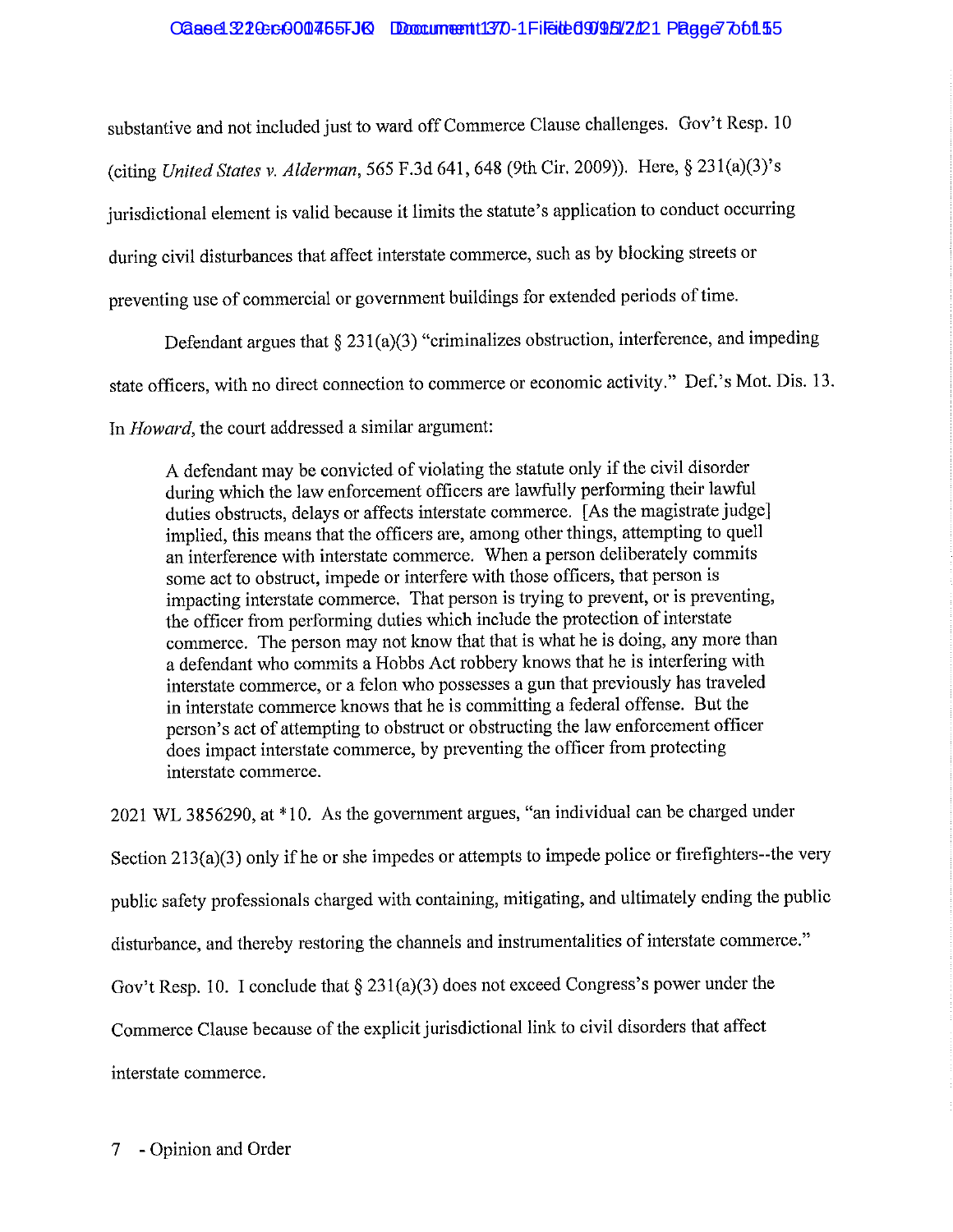#### Cased 220cc000465FJK Document 1370-1 Filed 099522221 Page 360155

Finally, even if this court were to conclude that  $\S 231(a)(3)$  runs afoul of the Commerce Clause, the government could seek a superseding indictment because the statute also applies when there is "a civil disorder which in any way or degree obstructs, delays, or adversely affects ... *performance of any federally protected function."* 18 U.S.C. § 23 l(a)(3)(emphasis added). The statute defines "federally protected function" as "any function, operation, or action carried out, under the laws of the United States, by any department, agency, or instrumentality of the United States or by an officer or employee thereof; and such term shall specifically include, but not be limited to, the collection and distribution of the United States mails." 18 U.S.C. § 232(3). This provision of  $\S 231(a)(3)$  would apply here, because the protest on August 26, 2020 was allegedly blocking access to the ICE facility, and Defendant was arrested during that protest.

#### **B. First Amendment**

Defendant contends that  $\S 231(a)(3)$  violates the First Amendment because it is overbroad, potentially criminalizing protected "expressive conduct and speech directed at officers during a demonstration: shouting harsh or derogatory words; failing to move out of the way; waving signs that block sight lines; picketing in front of law enforcement buildings; recording police conduct; advocating for the police to be defunded." Def.'s Brief in Resp. 7, ECF No. 34. Defendant also contends that  $\S 231(a)(3)$  violates the First Amendment because Congress enacted it for "the impermissible purpose of punishing and chilling viewpoints of the civil rights movement." Def.'s Reply 22, ECF No. 28.

### **1. Overbreadth**

The First Amendment's "guarantees of free speech and free press" protect "advocacy of the use of force or of law violation except where such advocacy is directed to inciting or producing imminent lawless action and is likely to incite or produce such action." *Brandenburg*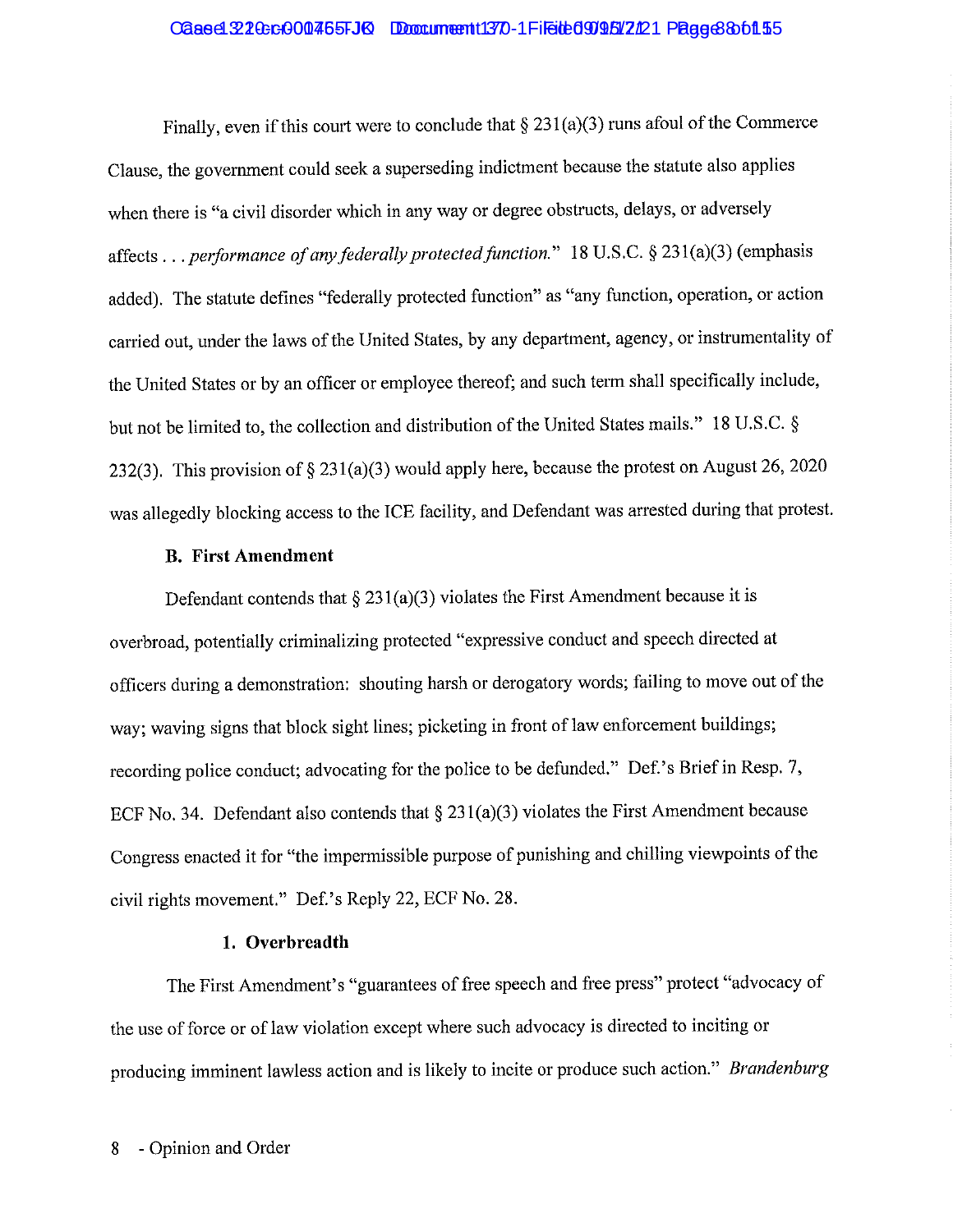#### Cased 220-cr000455-JQ Document 1370-1 Filed 0905/2121 Page 2001 55

*v. Ohio*, 395 U.S. 444, 447 (1969) (per curiam). The court may strike down a statute as overbroad under the First Amendment "if a substantial number of its applications are unconstitutional, judged in relation to the statute's plainly legitimate sweep." *Americans for Prosperity Found. v. Banta,\_* U.S.\_, 141 S. Ct. 2373, 2387 (2021) (quoting *United States v. Stevens,* 559 U.S. 460,473 (2010)). "Rarely, if ever, will an overbreadth challenge succeed against a law or regulation that is not specifically addressed to speech or to conduct necessarily associated with speech (such as picketing or demonstrating)." *Virginia v. Hicks,* 539 U.S. 113, 124 (2003). '"Invalidation for overbreadth is strong medicine that is not to be casually employed." *United States v. Rundo*, 990 F.3d 709, 713-14 (9th Cir. 2021) (per curiam) (quoting United States v. Williams, 553 U.S. 285, 292 (2008)). The court should construe the challenged statute as constitutional "if [it] reasonably can do so." *Id.* at 714. The defendant has the burden of establishing that the challenged statute "is substantially overbroad." *Id.* at 713.

In determining whether a statute is overbroad, the court first construes the provisions of the statute in question. *Id.* Section 23 l(a)(3) provides,

Whoever commits or attempts to commit any act to obstruct, impede, or interfere with any fireman or law enforcement officer lawfully engaged in the lawful performance of his official duties incident to and during the commission of a civil disorder which in any way or degree obstructs, delays, or adversely affects commerce or the movement of any article or commodity in commerce or performance of any federally protected function--

The statute applies to persons who commit or attempt to commit "any act to obstruct, impede, or interfere" with law enforcement or firefighters. The words "any act" imply that the statute is directed towards conduct rather than speech. As the court in *Howard* explained,

The language of§ 231 targets *conduct,* specifically conduct that obstructs, impedes, or interferes with law enforcement officers lawfully engaged in the lawful performance of their duties during a civil disorder that negatively impacts interstate commerce. The fact that there could be a circumstance in which the government could charge someone whose *act* constituted a form of speech or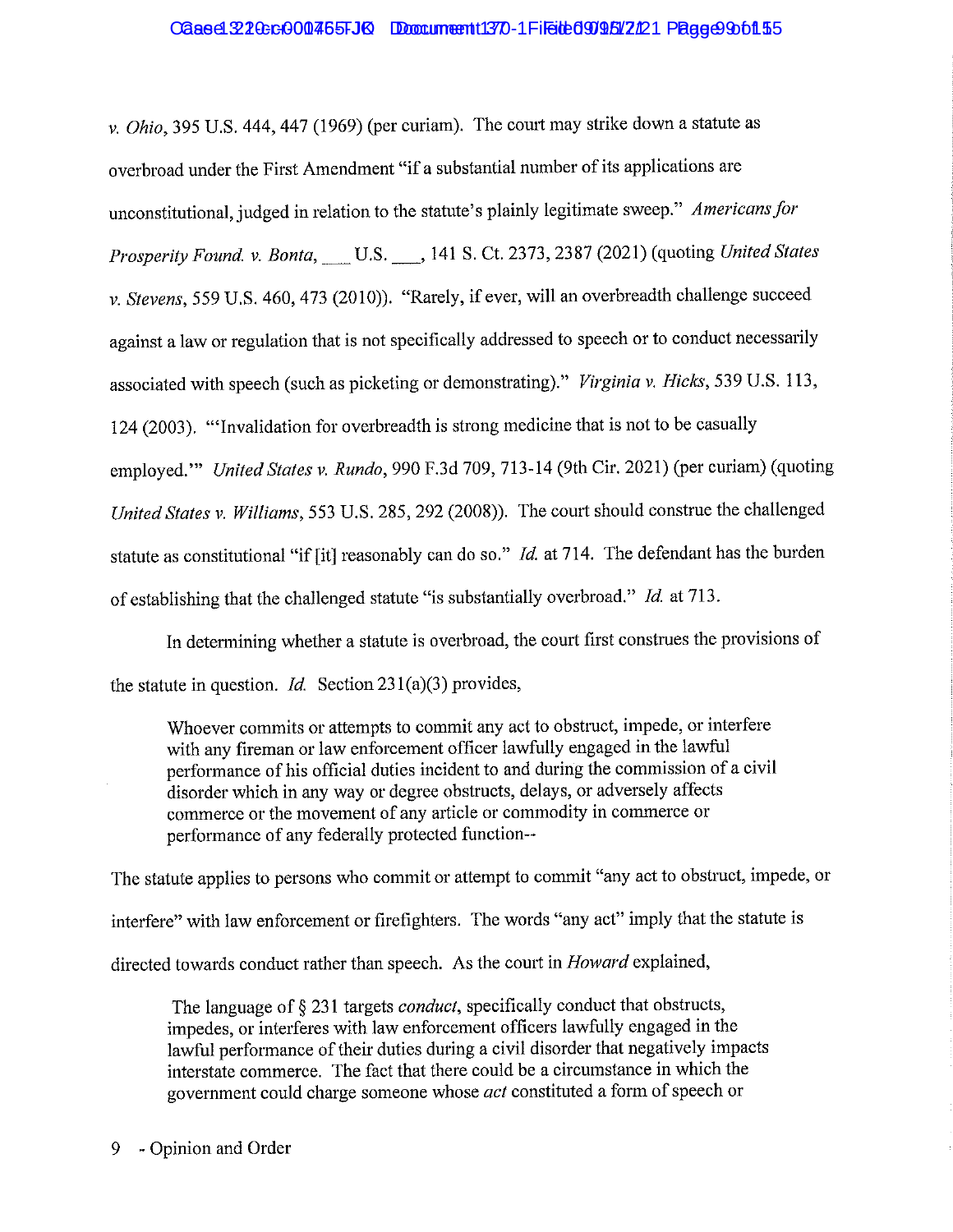#### Cased 320cc000465FJK Document 1370-1 Filed to 0996 2701 Page 40 0 of 15

expression does not render § 231(a)(3) unconstitutional on its face. The case law makes clear that to violate the First Amendment on its face, a statute must reach "a substantial amount of constitutional protected conduct."

*Howard,* 2021 WL 3856290, at\* 11 (quoting *City of Houston v. Hill,* 482 U.S. 451, 458 (1987)). By referring to "any" act, the statute reaches non-violent and violent conduct. See *Wood,* 2021 WL 3048448, at \*7 (§ 231(a)(3) applies to *"any act* to obstruct, impede, or interfere," so the act "need only be one that obstructs, impedes, or interferes with law enforcement engaged in the performance of duties incident to and during a civil disorder"); *Pugh,* at \* 13 (accord); *but see United States v. Mechanic,* 454 F.2d 849,852 (8th Cir. 1971) (§ 231(a)(3) "applies only to violent physical acts"). However, as the court in *Wood* stated, "it may be likely that violent conduct will be at issue with a defendant charged under the statute." 2021 WL 3048448, at \*7. I note that the recent district court decisions cited here concern allegations of violent conduct. For example, Defendant here allegedly sprayed police officers with bear spray; in *Wood,* the defendant allegedly threw brick that shattered the back window of a police vehicle; in *Pugh,* the defendant allegedly used a baseball bat to break out the window of a police cruiser; and in *Howard*, the defendant allegedly threw an object at a police officer, hitting the officer in the head and knocking him unconscious. *Wood,* 2021 WL 3048448, at \*1; *Pugh,* at \*2; *Howard,* 2021 WL 3856290, at \*2. I conclude that the statute is targeted primarily if not exclusively at conduct, whether violent or not, rather than speech.

Defendant has not cited any prosecutions under  $\S 231(a)(3)$  that involved protected speech, but rather provides only hypothetical situations. As noted, when a defendant presents a facial challenge to a statute as overbroad, the defendant must show that the statute reaches a "substantial amount of constitutionally protected conduct." *Hill,* 482 U.S. at 458. The Supreme Coutt has explained that "[t]he mere fact that one can conceive of some impermissible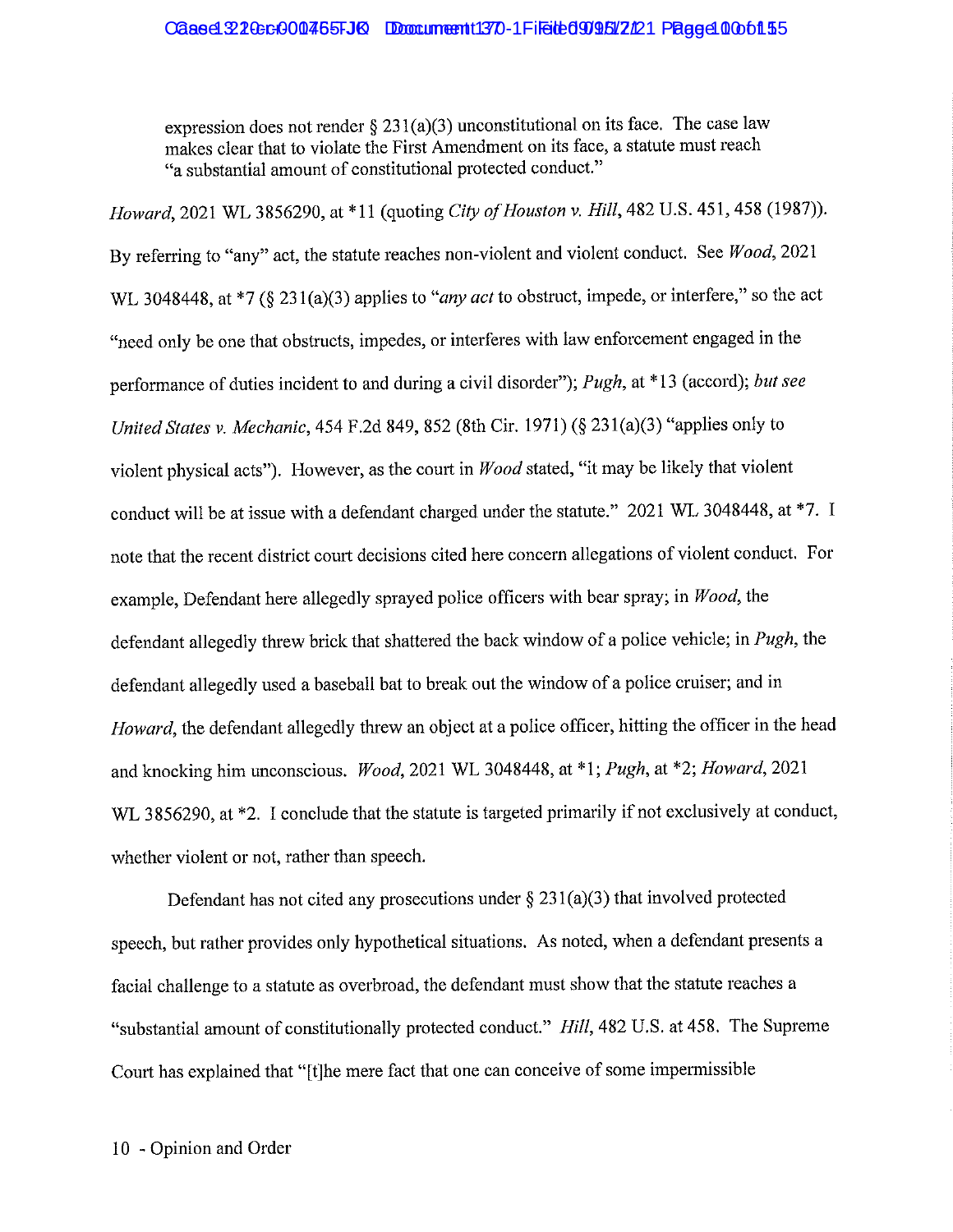#### Cased 320cc000465FJK Document 1370-1 Filed to 0996 2701 Page 41 Dof 15

applications of a statute is not sufficient to render it susceptible to an overbreadth challenge." *Members of City Council of L.A. v. Taxpayers for Vincent, 466 U.S. 789, 800 (1984). Here,* Defendant has failed to make the required showing to strike down § 231 (a)(3) as overbroad. *See Wood*, 2021 WL 3048448, at \*8 (because "[n]othing in § 231(a)(3) prohibits peaceful expression or association," the statute is not overbroad).

#### **2. Content-Based**

Defendant contends that  $\S 231(a)(3)$  should be subject to strict scrutiny because Congress enacted the statute with the intent to suppress the viewpoints of civil rights leaders. Defendant has submitted legislative history that includes senators' statements castigating African-American civil rights leaders by name, including Martin Luther King, Jr., Stokely Carmichael, and H. Rap Brown. However, I find that the statute itself is content-neutral on its face. Over the past fifty years, the statute has been applied to civil disorders across the political spectrum, including the recent riots on January 6, 2021 in Washington, D.C. *See, e.g., United States v. Sabol*, F. Supp. 3d \_, 2021 WL 1405945 (D. D.C. April 14, 2021); *United States v. Fairlamb,* No. l:21 cr-120-RCL, 2021 WL 1614821 (D. D.C. April 26, 2021). Whatever the original intentions of the legislators who passed  $\S 231(a)(3)$  in 1968, the statute on its face does not regulate speech based on content. The Supreme Court recently stated, "This Court has explained many times over many years that, when the meaning of the statute's terms is plain, our job is at an end. The people are entitled to rely on the law as written, without fearing that courts might disregard its plain terms based on some extratextual consideration." *Bostock v. Clayton Cnty.*, \_\_\_ U.S. \_\_\_, 140 S. Ct. 1731, 1749 (2020). As the court in *Howard* pointed out, "a legislative restriction imposed by *legislators* with particular viewpoints or intentions is not constitutionally infirm unless the language of that legislative restriction discriminates against *those who are subject* to

11 - Opinion and Order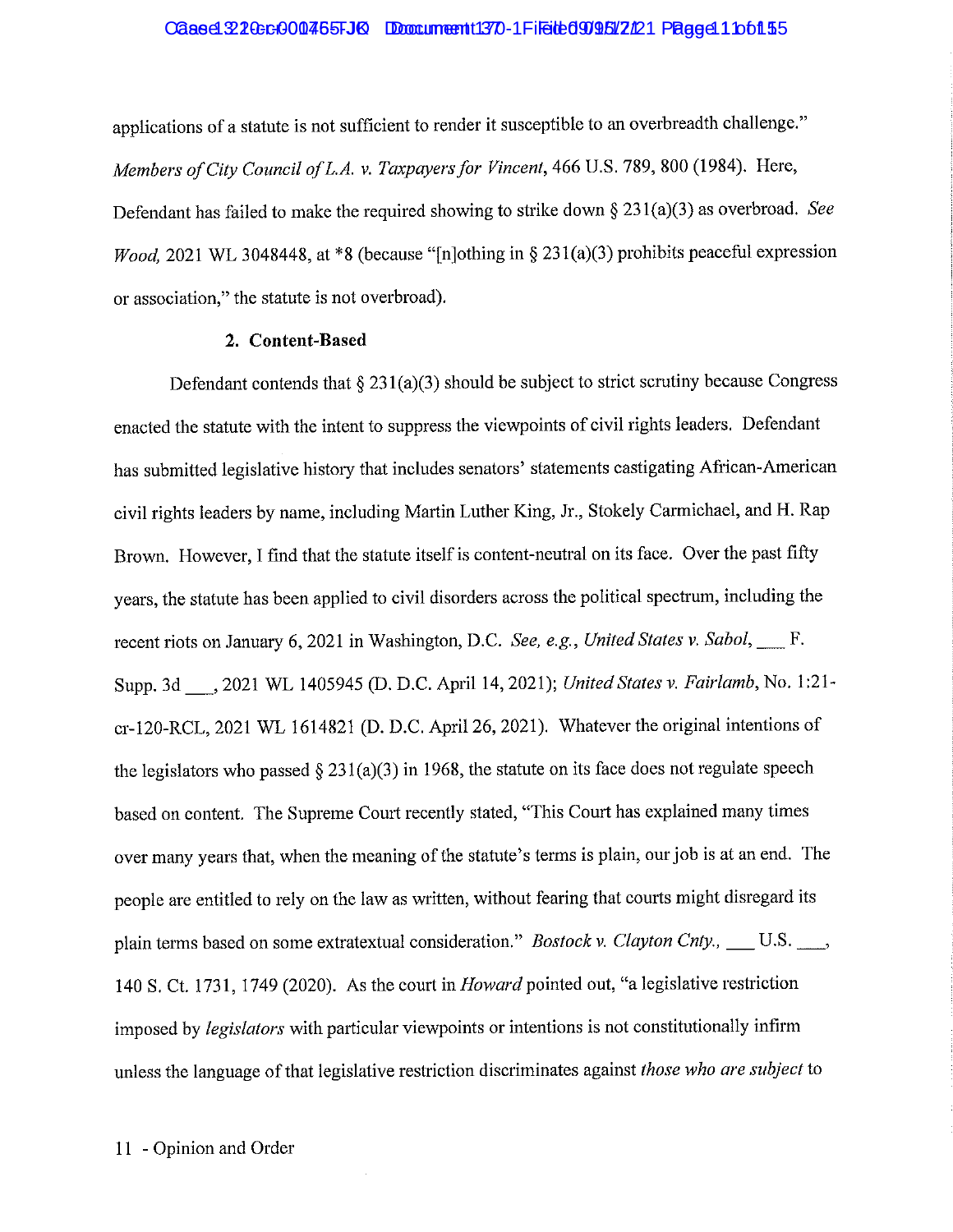#### Cased 220cc000465FJ6 Document 1370-1 Filed 0909502201 Page d 2206155

the statute based on their particular viewpoint. Section  $231(a)(3)$  does not restrict speech, nor does it punish an individual for holding a particular point of view." 2021 WL 3856290, at \*8; see also *Wood,* 2021 WL 3048448, at \*8 (accord).

A statute that is content-neutral on its face, such as the statute at issue here, may still be subject to strict scrutiny if "the government has adopted a regulation of speech because of disagreement with the message it conveys. The government's purpose is the controlling consideration." *Ward v. Rock Against Racism,* 491 U.S. 781, 791 (1989). Here, Defendant has not shown that  $\S 231(a)(3)$  targets speech, much less specific messages. The history of the statute, as mentioned above, shows that it has been applied to defendants across the political spectrum.

I conclude that legislative history is not relevant here, and that  $\S 231(a)(3)$  does not violate the First Amendment.

#### **C. Fifth Amendment Due Process**

Defendant asserts that  $\S 231(a)(3)$  is unconstitutionally vague in violation of the Due Process Clause of the Fifth Amendment. "No one may be required at peril of life, liberty or property to speculate as to the meaning of penal statutes." *Lanzetta v. New Jersey,* 306 U.S. 451, 453 (1939). The court must consider "whether a statute is vague as applied to the particular facts at issue, for '[a] plaintiff who engages in some conduct that is clearly proscribed cannot complain of the vagueness of the law as applied to the conduct of others."' *Holder v. Humanitarian Law Project,* 561 U.S. 1, 18-19 (2010) (quoting *Hoffman Estates* v. *F/ipside, Hoffman Estates, Inc.,* 455 U.S. 489,495 (1982)). Void-for-vagueness challenges are separate from overbreadth challenges. *See id* at 20.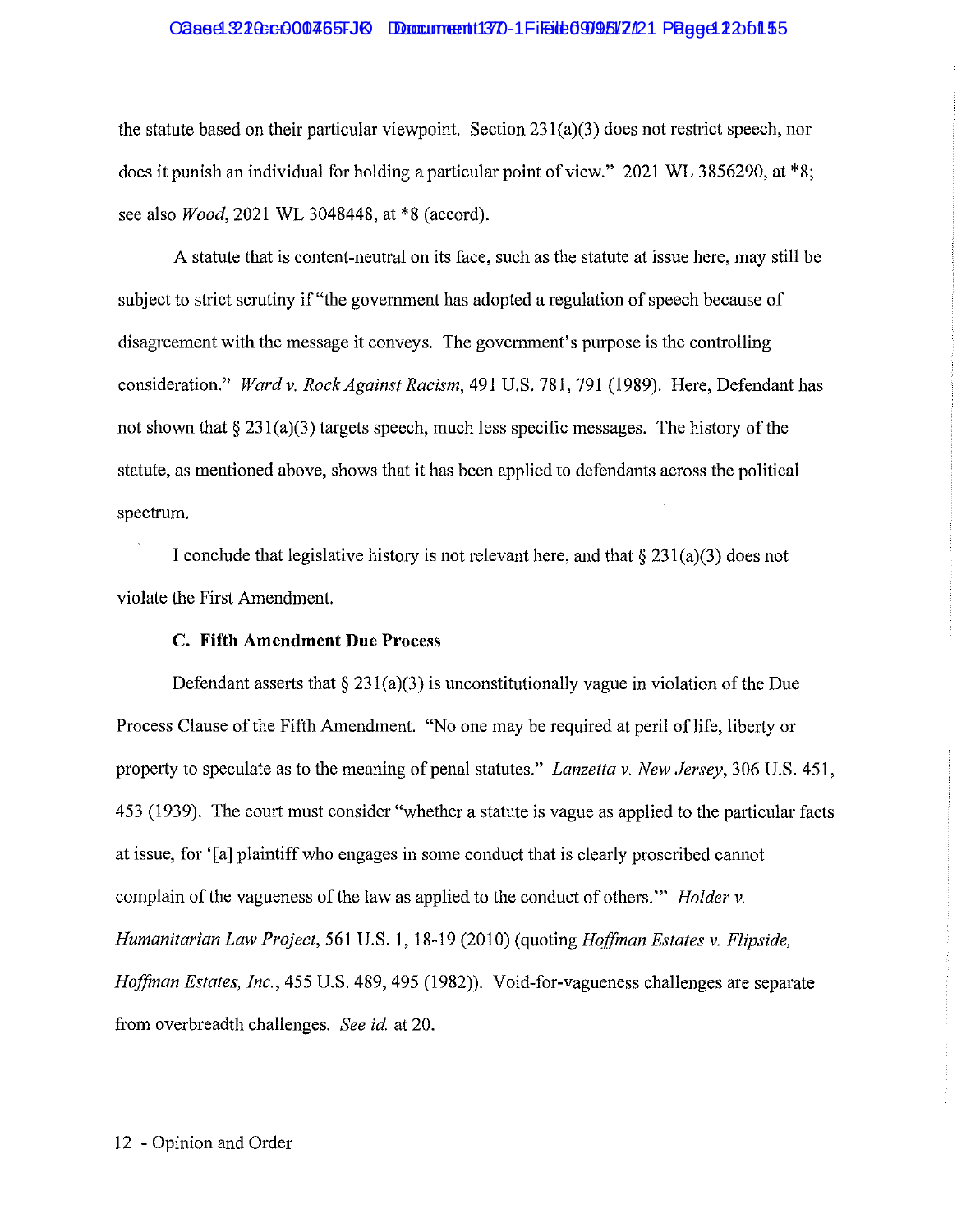#### $C$ aae d $.22$  Ge c $.000$ 465FJK Document 1370-1 File to 099547221 Page 13 36 fl.55

Here, Defendant allegedly attempted to spray police officers with bear spray while the officers were attempting to disperse protesters. This alleged conduct would fit within the type of conduct prohibited by  $\S 231(a)(3)$ . The statute sufficiently gives this defendant notice of the conduct it prohibits.

#### **II. Sufficiency of the Indictment**

The indictment alleges:

On or about August 26, 2020, in the District of Oregon, during a civil disorder, defendant KEVIN PHOMMA, knowingly committed a violent act for the intended purpose of obstructing, impeding and interfering with law enforcement officers who were lawfully engaged in the lawful performance of their official duties incident to and during the commission of a civil disorder, and that such civil disorder in any way or degree obstructed, delayed and adversely affected commerce and the movement of any article or commodity in commerce ....

Defendant contends that the indictment should be dismissed because it does not provide adequate notice and does not assure that the grand jury made the required determinations. The government responds that the criminal complaint, ECF No. 1, describes Defendant's alleged conduct at around 11 p.m. on August 26, 2020, near the ICE facility on Macadam, and that police reports and surveillance video provided during discovery "clarify [Defendant's] role in deploying bear spray against the officers during the civil disorder that night." Gov't Resp. 27.

"In all criminal prosecutions, the accused shall enjoy the right ... to be informed of the nature and cause of the accusation ...." U.S. Const. amend. VI. An indictment "must be a plain, concise, and definite written statement of the essential facts constituting the offense charged" and include the "provision of law that the defendant is alleged to have violated." Fed. R. Crim. P.  $7(c)(1)$ . "An indictment generally 'is sufficient if it sets forth the elements of the charged offense' so as to provide the defendant with fair notice of the charges against him and to ensure that the defendant is not placed in double jeopardy." *United States v. Tuan Ngoc Luong,*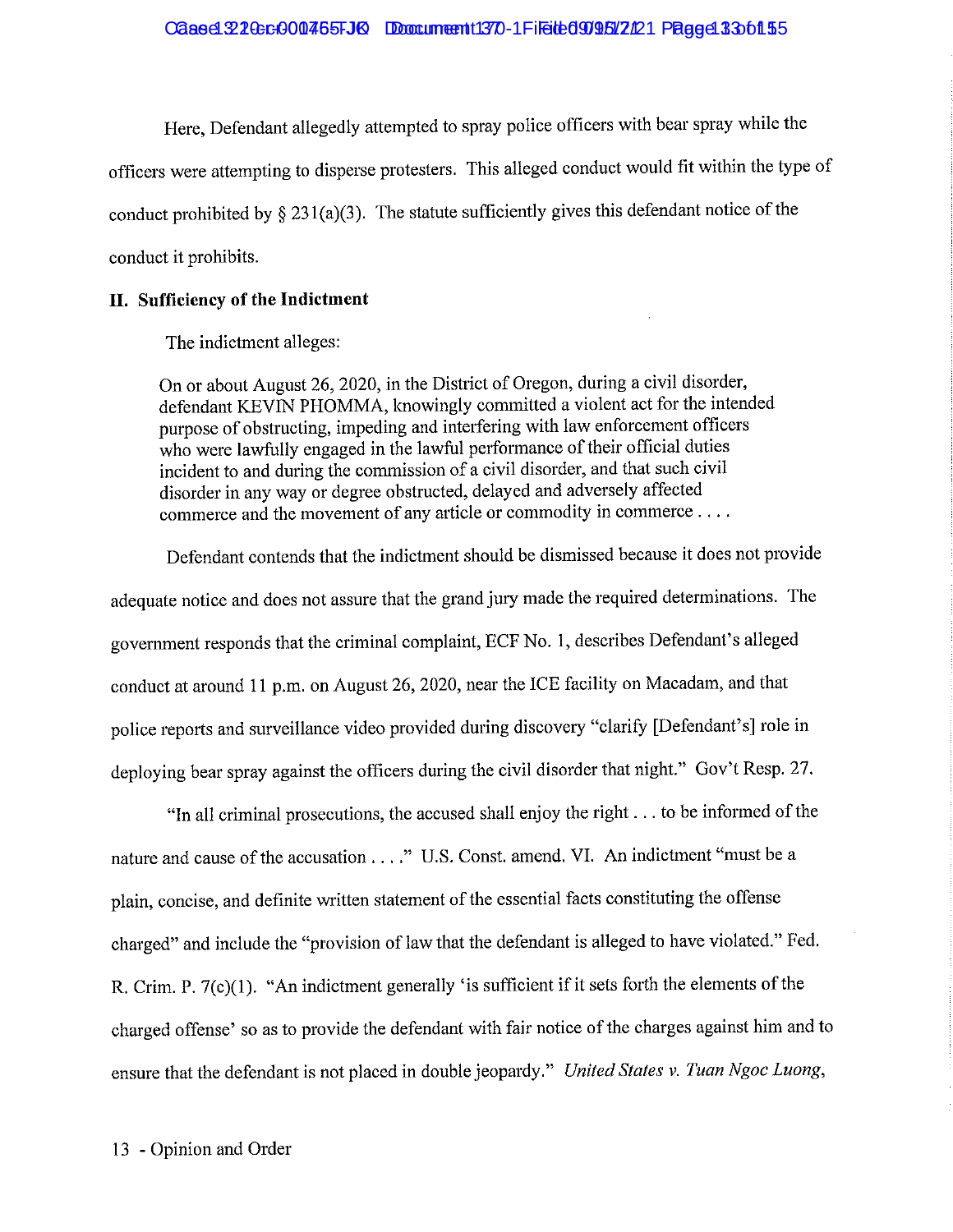#### Cased 3210:0001465FJK Document 1370-1 Filed 0995 2121 Page 44 of 15

965 F.3d 973,985 (9th Cir. 2020) (quoting *United States v. Rodriguez,* 360 F.3d 949,958 (9th Cir. 2004) (further citation omitted)), *petition for cert. filed*, \_\_U.S.L.W. \_\_\_ (U.S. May 13, 2021) (No. 20-7998). "While the indictment may be insufficient if it fails to allege an essential element of the offense, nevertheless the indictment should be read in its entirety, construed according to common sense and interpreted to include facts which are necessarily implied." *United States v. Drew,* 722 F.2d 551, 552 (9th Cir.1983) (quotation marks and citations omitted). "It is generally sufficient that an indictment set forth the offense in the words of the statute itself, as long as 'those words of themselves fully, directly, and expressly, without any uncertainty or ambiguity, set forth all the elements necessary to constitute the offence intended to be punished."" *Hamling v. United States, 418 U.S. 87, 117 (1974)* (quoting *United States v. Carll,* 105 U.S. 611,612 (1882)); *United States v. Woodruff,* 50 F.3d 673,676 (9th Cir. 1995) ("In the Ninth Circuit '[t]he use of a "bare bones" information—that is one employing the statutory language alone—is quite common and entirely permissible so long as the statute sets forth fully, directly and clearly all essential elements of the crime to be punished."' ( quoting *United States v. Crow,* 824 F.2d 761, 762 (9th Cir. 1987)).

I conclude that the indictment here is sufficient. Although the indictment does not allege the specific facts of Defendant's conduct, it does track the wording of the statute. Defendant cites a Ninth Circuit decision dismissing an indictment as insufficient, but the indictment there completely failed to allege the mental state required for the offense. *United States v. Du Bo,* 186 F.3d 1177, 1179 (9th Cir. 1999) (indictment failed to allege the requisite mental state of "knowingly or willingly," instead alleging only that the defendant "unlawfully" affected commerce by the "wrongful use of force"). Here, the indictment does allege the elements of a civil disorder violation.